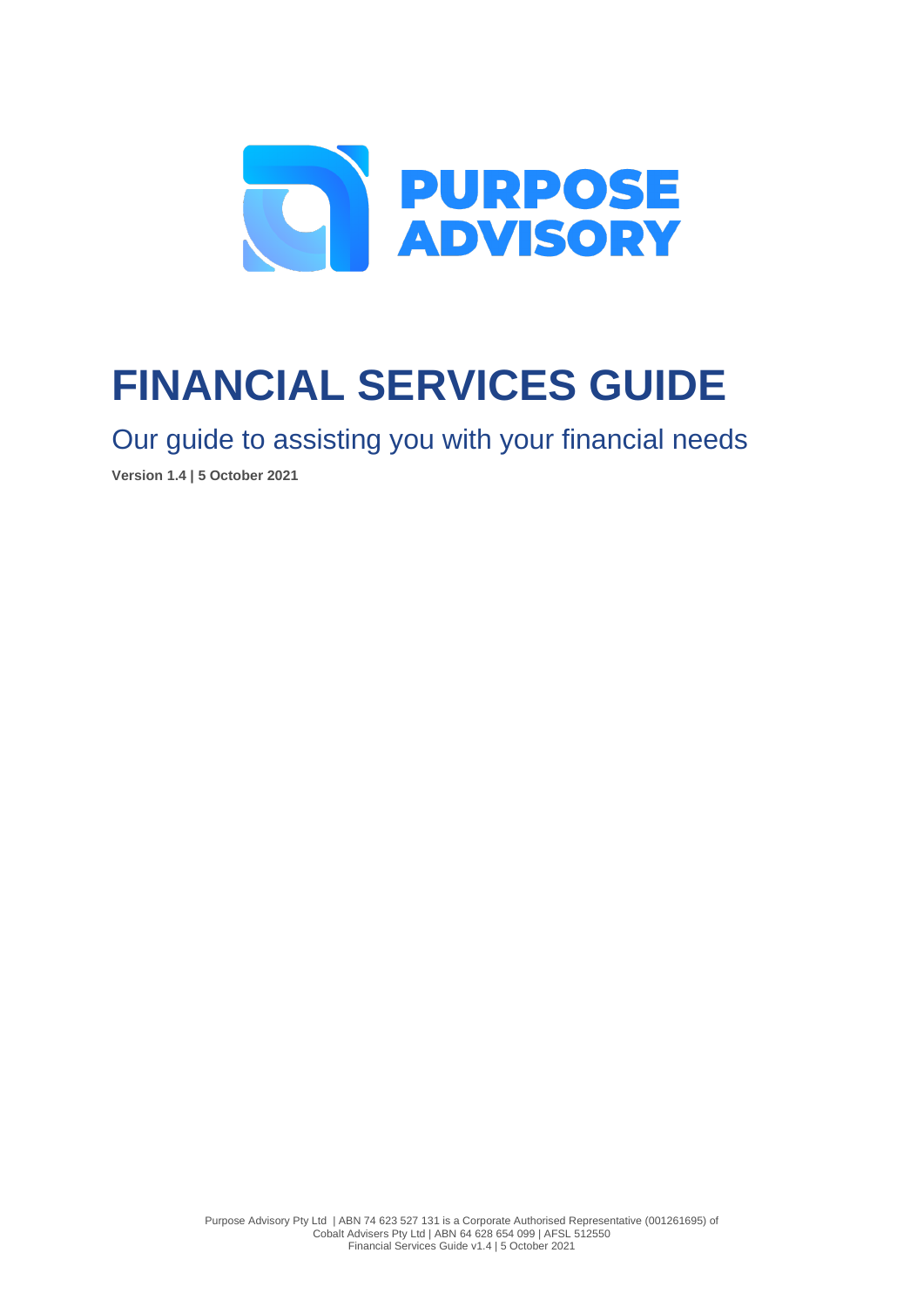### **LET US GUIDE YOU**

The purpose of this Financial Services Guide (FSG) is to help you make an informed decision about the services we offer and whether they are appropriate to meet your needs. This FSG provides you with important information on how to engage with one of our Advisers.

This FSG covers the following:

- Information about Cobalt Advisers Pty Ltd as a licensee
- Details on how you may instruct your Adviser
- Who will be responsible for providing the financial services
- Details of the financial services and/or products Cobalt Advisers Pty Ltd can provide
- The documents you may receive
- Remuneration received by your Adviser
- Other forms of remuneration or benefits
- Privacy (i.e. collection and handling of your personal information)
- The complaints procedure
- Compensation arrangements in place

Please take the time to review this document before engaging our services.

Throughout this FSG, Cobalt Advisers Pty Ltd is referred to as "we", "us", "our" or any variations. The term "Adviser" refers to Cobalt Advisers Pty Ltd's authorised representatives.

#### Lack of Independence

Under the Corporations Act, I am prevented from using the terms independent, impartial, and unbiased as both my Licensee and I receive commissions for the advice that I provide on life insurance products and may charge fees based on the amount of money invested.

Cobalt Advisers Pty Ltd (ABN 64 628 654 099), is an Australian Financial Services Licensee (AFSL 512550).

Distribution of the Financial Services Guide (version 1.4) by the providing entity has been authorised by Cobalt Advisers Pty Ltd.

FSG Authorisation date: 5 October 2021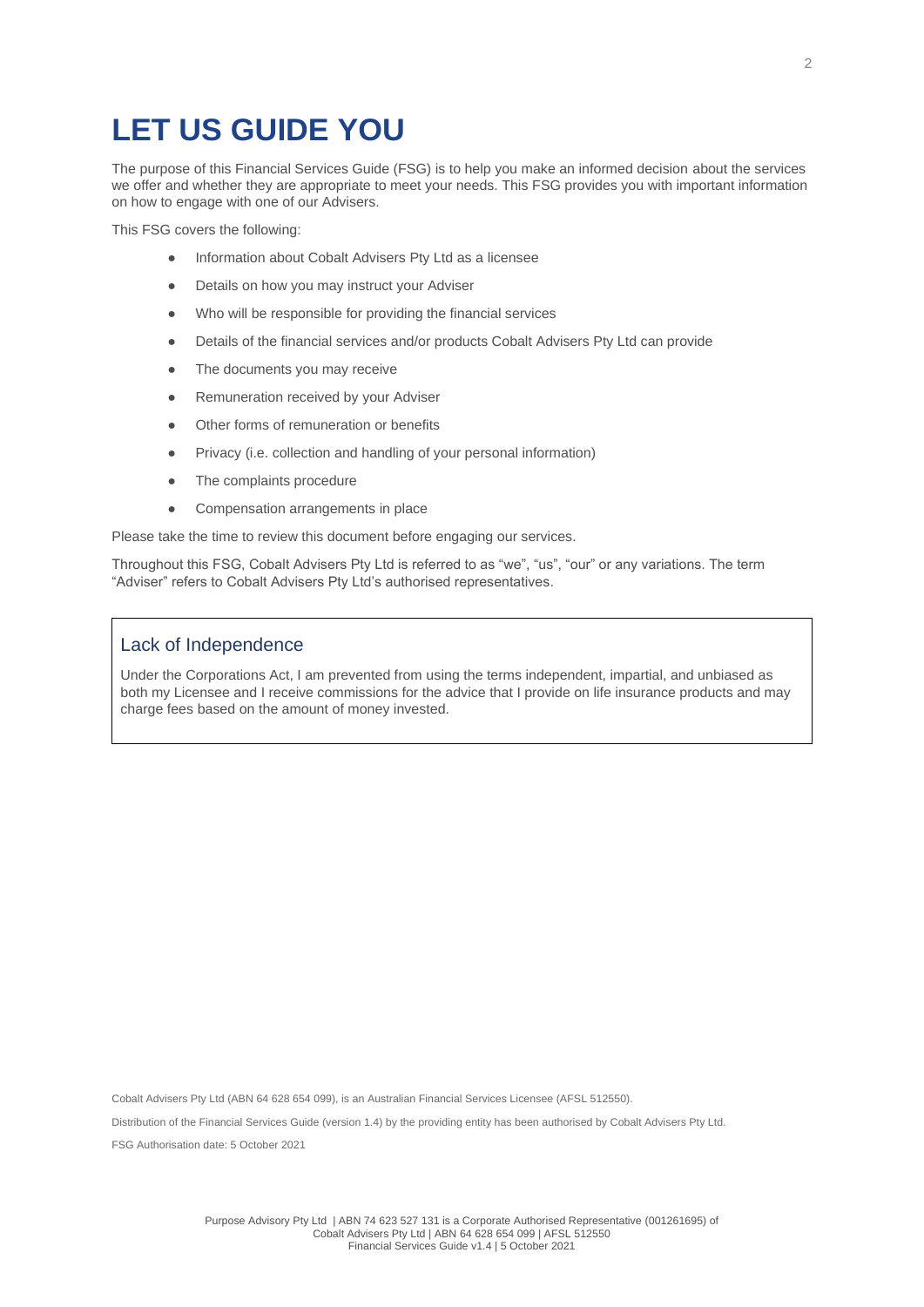#### Our responsibility

Your Adviser provides financial advice and services on behalf of Cobalt Advisers Pty Ltd and accordingly we are responsible for the financial advice and services they provide.

Our Advisers are committed to providing quality financial advice and a wide choice of products and/or services to suit individual client circumstances.

Your Adviser is obliged by law to act in your best interests and provide appropriate advice, when providing financial advice to you.

As part of our commitment to you, Cobalt Advisers Pty Ltd advisers adhere to our Codes of Ethics/Conduct.

#### The adviser profile

Prior to providing any personalised financial advice products and/or services our Advisers are required to provide you with a copy of this FSG along with an Adviser Profile.

The Adviser Profile contains important information about your Adviser. This includes their Authorised Representative number and/or Corporate Authorised Representative number (if applicable), accreditations, qualifications and experience, areas of advice and types of financial services they can provide, details of how they get paid and fees that you may be charged.

#### What financial services we can provide

Cobalt Advisers Pty Ltd is licensed to provide financial product advice on the following services:

- Wealth creation strategies
- Life insurance advice
- Superannuation strategies
- Debt reduction strategies
- Cash flow management
- Retirement planning
- Aged care strategies
- **Estate planning strategies**
- Tax (financial) advice

We can advise in the following products:

- Basic deposit products
- Debentures, stocks and bonds
- Life insurance (personal and business)
- Managed investments
- Investor Directed Portfolio Services (IDPS)
- Retirement Savings Accounts (RSA)
- **Securities**
- **Superannuation**
- Self-managed superannuation

Cobalt Advisers Pty Ltd maintains an Approved Product List (APL). Subject to attaining required accreditation, your Adviser is able to recommend any product on the Cobalt Advisers Pty Ltd APL.

There may be instances where your Adviser will need to consider products outside of the APL. In these cases, your adviser may apply to Cobalt Advisers Pty Ltd's Research Department to obtain a one-off product approval.

#### Documents you may receive

If you decide to obtain personal financial advice, your Adviser will need to determine your needs, objectives and relevant financial circumstances.

At the initial advice appointment, your Adviser will typically gather the relevant information by using a client data collection form. You will be asked to provide accurate information about your personal and financial situation and keep your Adviser informed of any changes to your relevant circumstances.

Your Adviser will also need to verify your identity.

When your Adviser provides personal financial advice to you, you may receive one or more of the following documents:

- Letter of Engagement
- Statement of Advice (SoA)
- Record of Advice (RoA)
- Product Disclosure Statement (PDS)
- Fee Disclosure Statement (FDS)
- **Renewal Notice**

These documents may be provided physically or electronically.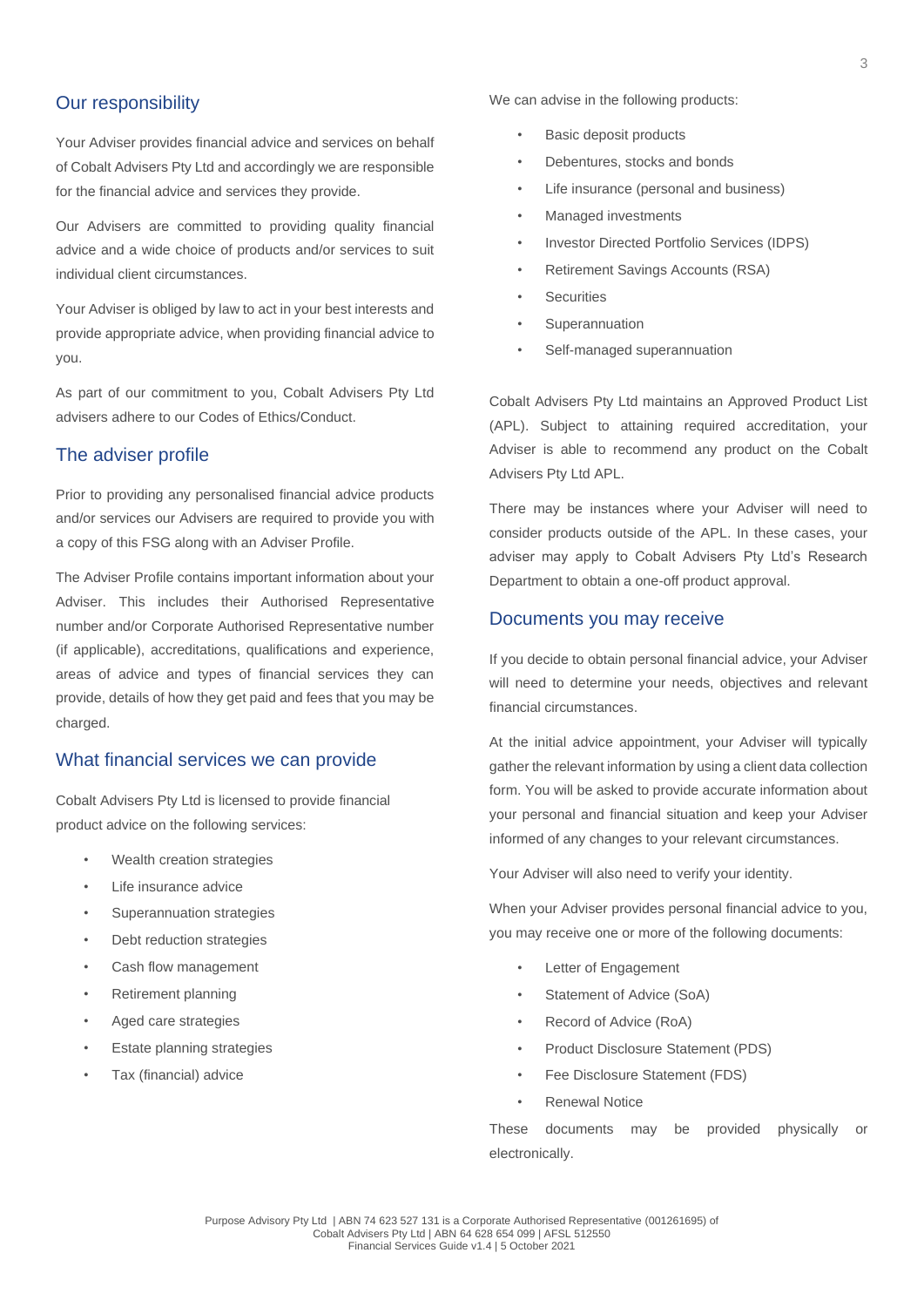The SoA will set out the advice that has been tailored to your specific circumstances and provide you with details of all relevant disclosures including details of any remuneration payable.

Where you receive ongoing or further advice a RoA may be provided.

A PDS will be provided if a product recommendation is made and includes detailed information on the financial product including features, benefits, conditions, costs and cooling off rights (if applicable).

An FDS will be issued to you in instances where you enter into an Ongoing Fee Arrangement with your Adviser for a period greater than 12 months. The FDS will contain information about the services you were entitled to receive, the services you actually received and the fees you paid during the period as well as a summary of the expected fees and services for the next period. The FDS will be provided to you annually.

Should you commence an ongoing fee arrangement for the first time after 1 July 2013 (or in circumstances where the ongoing fee arrangement is significantly varied after 1 July 2013), your Adviser will also issue a Renewal Notice every year. The Renewal Notice will give you the option of renewing the ongoing fee arrangement.

You may request in writing a copy of any advice document up to seven (7) years after the advice has been given.

#### How to give instructions

Your Adviser may accept your instructions by phone, letter, email, "SMS/text" or fax. In some instances, your Adviser can only accept written instructions from you and they will let you know when this occurs.

#### Your privacy

Your Adviser is required to maintain physical or electronic records of documentation for any financial advice given to you, including information that personally identifies you and/or contains information about you.

These records are required to be retained for at least seven (7) years. If you want to access your personal information at any time, please let us know.

You have the right to not provide personal information to your Adviser. However, in this case, your Adviser will warn you about the possible consequences and how this may impact on the quality of the advice provided. Additionally, your Adviser may also decline to provide advice if they feel they have insufficient information to proceed.

We will also collect information from you to meet our obligations under the Anti-Money Laundering and Counter-Terrorism Financing Act.

We will generally collect this information directly from you however in some cases we will seek your authority to collect if from other parties such as your accountant or your superannuation fund.

Cobalt Advisers Pty Ltd respects your privacy and is committed to protecting and maintaining the security of the personal and financial information you provide us. For detailed information on how we handle your personal information, please see our Privacy Policy.

#### Disclosure of information

Throughout the advice process, your personal information may be disclosed to other services providers. These may include:

- Financial product providers
- Financial planning software providers
- Administration and paraplanning service providers
- IT service providers

Cobalt Advisers Pty Ltd may engage third party service providers to assist in the provision of products or services.

Some services may require disclosure of personal information to service providers outside Australia. The purpose of such disclosure is to facilitate the provision of financial services including the preparation of financial advice documents for Cobalt Advisers Pty Ltd advisers.

All reasonable steps will be taken to ensure that offshore service providers comply with the Privacy Act 1988.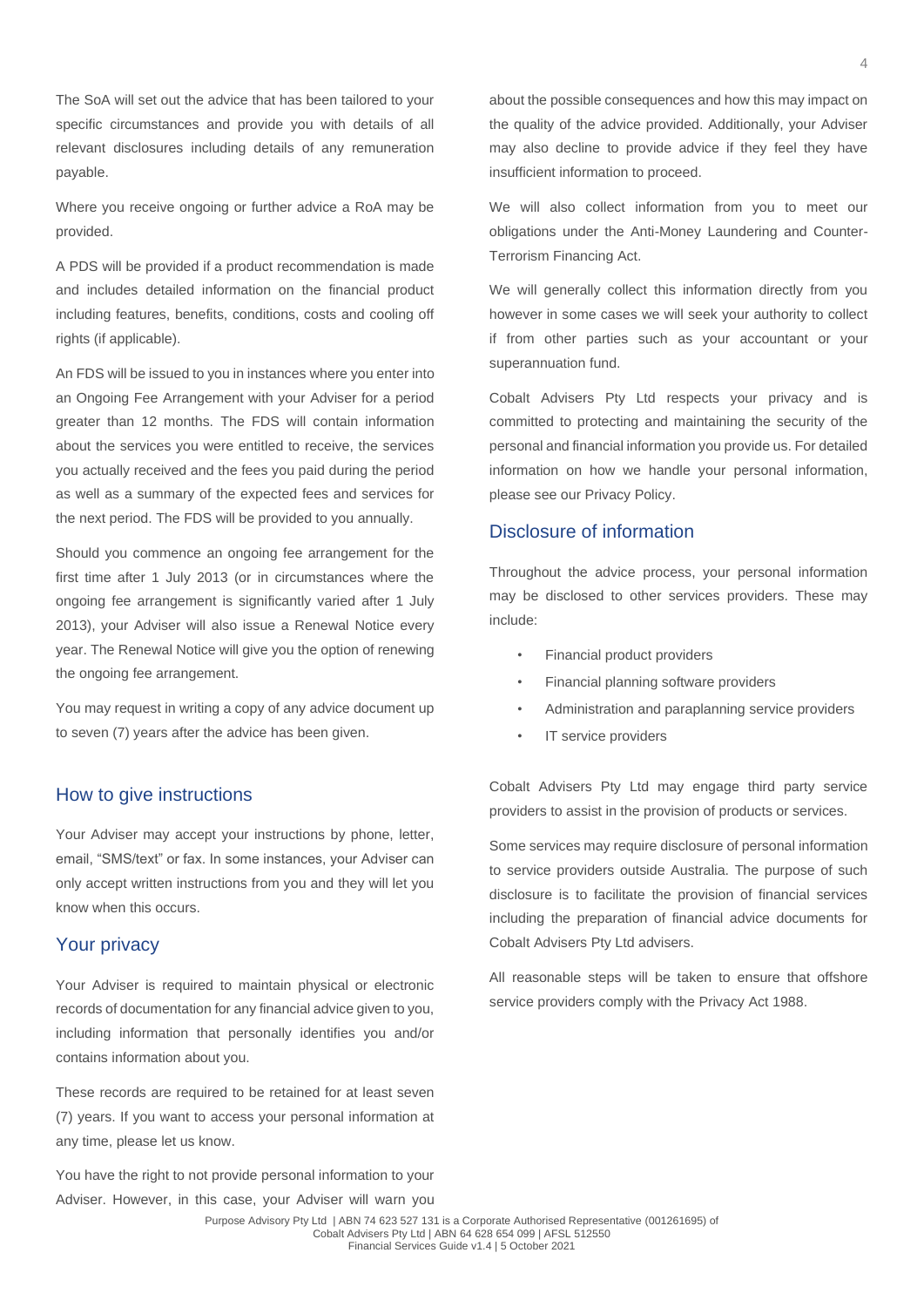#### Adviser remuneration

The cost of providing a financial product or service to you will depend on the nature and complexity of the advice, financial product and/or service provided. Generally, whenever your Adviser provides a recommendation for a financial product or service, your Adviser may be remunerated through either:

- An initial fee for service; or
- An ongoing fee for service; or
- A contribution fee or implementation fee; or
- Commission payments from product providers where applicable; or
- A combination of any of the above.

Fees can range from \$500 to \$15,000 depending on the work requested- due to this range your adviser will quote any and all costs. Prior to preparing any advice or providing financial services to you, we will discuss and agree upon all fees that will apply.

Where an insurer pays a commission, this may be up to 66% of your first-year premium initially and up to 33% of your ongoing premium in subsequent years. For example, a \$1,000 premium would mean \$660 in initial and \$330 in ongoing commission.

All fees or commissions are initially paid to Cobalt Advisers Pty Ltd before distributing to our authorised representatives.

#### Licensee remuneration

Cobalt Advisers Pty Ltd receives a flat fee for the provision of services required under its Australian Financial Services Licence.

#### Referrals

Should you be referred to your adviser by a third party, such as an Accountant or Mortgage Broker, the third party may receive a fee for the referral. You will receive more detailed information concerning any referral fee in your SoA or other relevant document.

#### Other forms of remuneration or benefits

Cobalt Advisers Pty Ltd and/or its Advisers may receive nonmonetary benefits where:

- The amount is less than \$300 and identical or similar benefits are not given on a frequent basis;
- The benefit has a genuine education or training purpose (including attendance at conferences) and is relevant to providing financial product advice; and/or
- The benefit consists of the provision of information technology software or support and is related to the provision of financial product advice in relation to the financial products issued or sold by the benefit provider

Payments or benefits received are disclosed in a register. A copy of the register is available upon request.

#### Related companies

Neither your Adviser nor the Licensee have any association or relationship with the issuers of financial products that might reasonably be expected to be capable of influencing them in the provision of financial services.

#### **Sponsorship**

Cobalt Advisers Pty Ltd and its related companies may receive payments or benefits from product providers in return for granting rights such as being recognised as a sponsor and the right to promote their product and give presentations at conferences and/or professional development training days.

Cobalt Advisers Pty Ltd may use these payments to pay for costs associated with such conferences, training or professional development days.

#### Professional Indemnity

Cobalt Advisers Pty Ltd maintains a group policy which includes appropriate Professional Indemnity Insurance cover for Cobalt Advisers Pty Ltd as required by the Corporations Act 2001. This covers all corporate authorised representatives (CAR) and authorised representatives (AR) as per the ASIC register.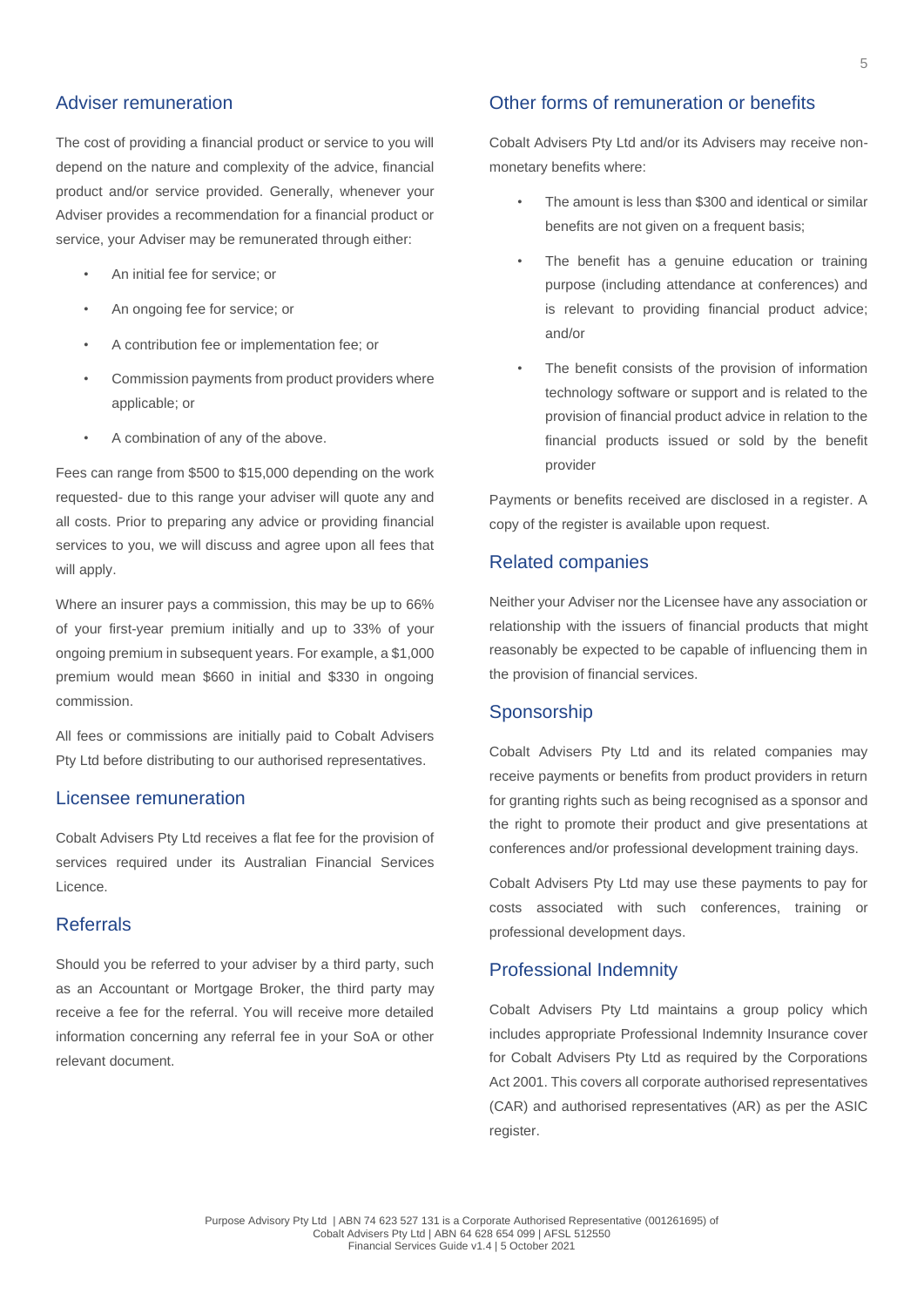#### Reporting your concerns

If you have a complaint about any financial service provided to you by your Adviser, you should take the following steps:

1. Contact Cobalt Advisers Pty Ltd to discuss your complaint.

Phone 1800 262 258

- Online www.cobaltadvisers.com.au
- Email feedback@cobaltadvisers.com.au

Postal Feedback - Cobalt Advisers

PO BOX 5183 Kenmore East LPO Q 4069

2. We will acknowledge receipt of a complaint immediately, however, where this is not possible, acknowledgement will be made as soon as practicable.

3. We will then investigate the complaint and respond to you within 30 days. Some complex matters may require an extension to thoroughly investigate the complaint and bring it to resolution.

4. If you are not fully satisfied with our response, you have the right to lodge a complaint with the Australian Financial Complaints Authority (AFCA). AFCA provides fair and independent financial services complaint resolution that is free to consumers.

The contact details for AFCA are:

Phone 1800 931 678 (free call)

Online www.afca.org.au

Email info@afca.org.au

Mail GPO Box 3 Melbourne VIC 3001

Furthermore, the Australian Securities and Investments Commission (ASIC) has a free of charge info line on 1300 300 630, which you may use to obtain information about your rights and to make a complaint.



### **CONTACT US**

| Phone: 1800 262 258                         |
|---------------------------------------------|
| Email: operations@cobaltadvisers.com.au     |
| Website: www.cobaltadvisers.com.au          |
| Postal: PO BOX 5183 Kenmore East LPO Q 4069 |

#### For more information:

Please visit moneysmart.gov.au for more information on financial advice.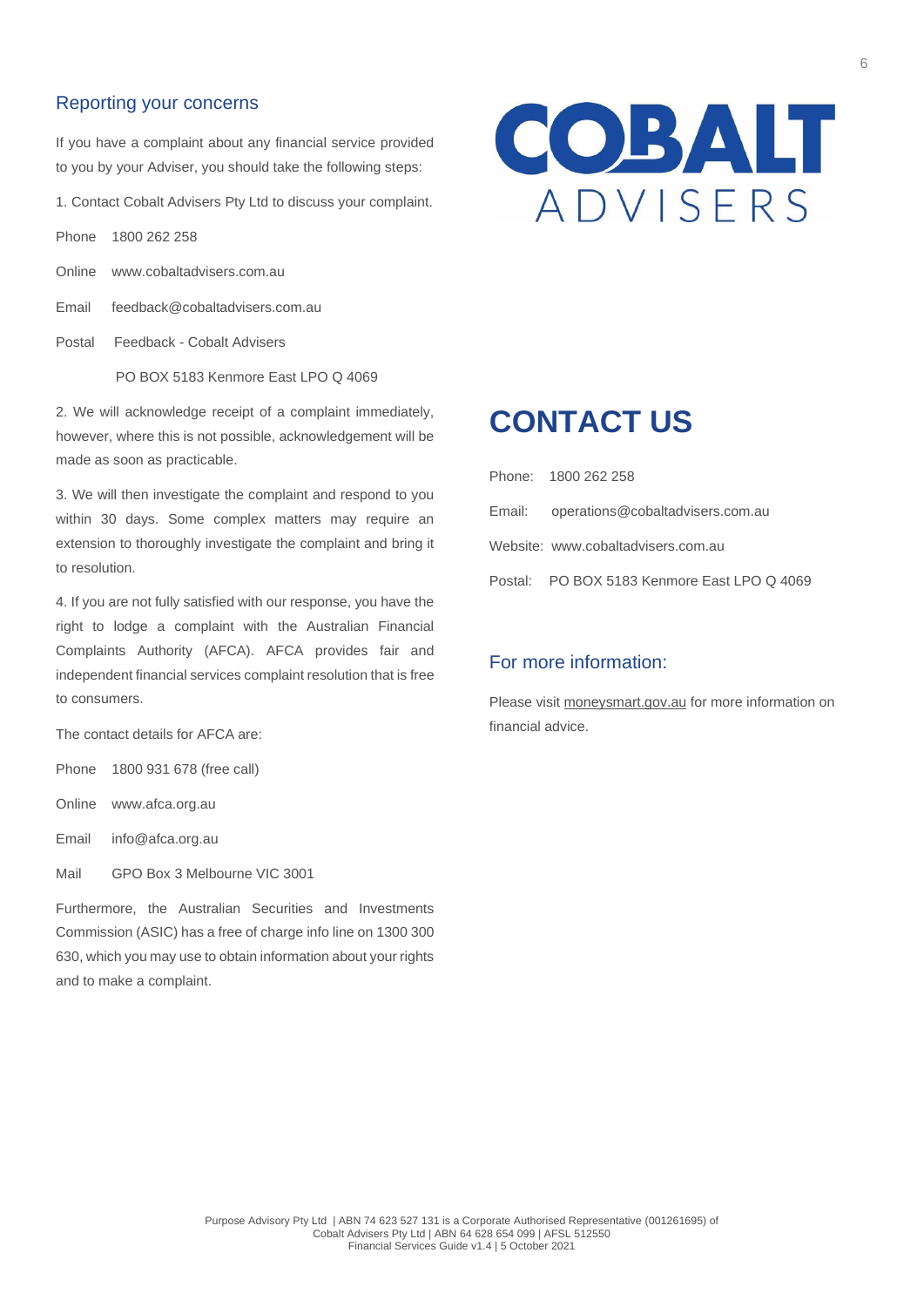### **Practice Details**

| Company<br><b>Name</b>                                                   | Purpose Advisory Pty Ltd                  |
|--------------------------------------------------------------------------|-------------------------------------------|
| Corporate<br><b>Authorised</b><br><b>Representative</b><br><b>Number</b> | 001261695                                 |
| <b>Company ABN</b>                                                       | 74 623 527 131                            |
| <b>Business</b><br><b>Address</b>                                        | B1/13-21 Mandible St, Alexandria NSW 2015 |
| <b>Email</b>                                                             | admin@purposeadvisory.com.au              |
| <b>Phone</b>                                                             | +61 403 956 469                           |
| Website                                                                  | https://purposeadvisory.com.au/           |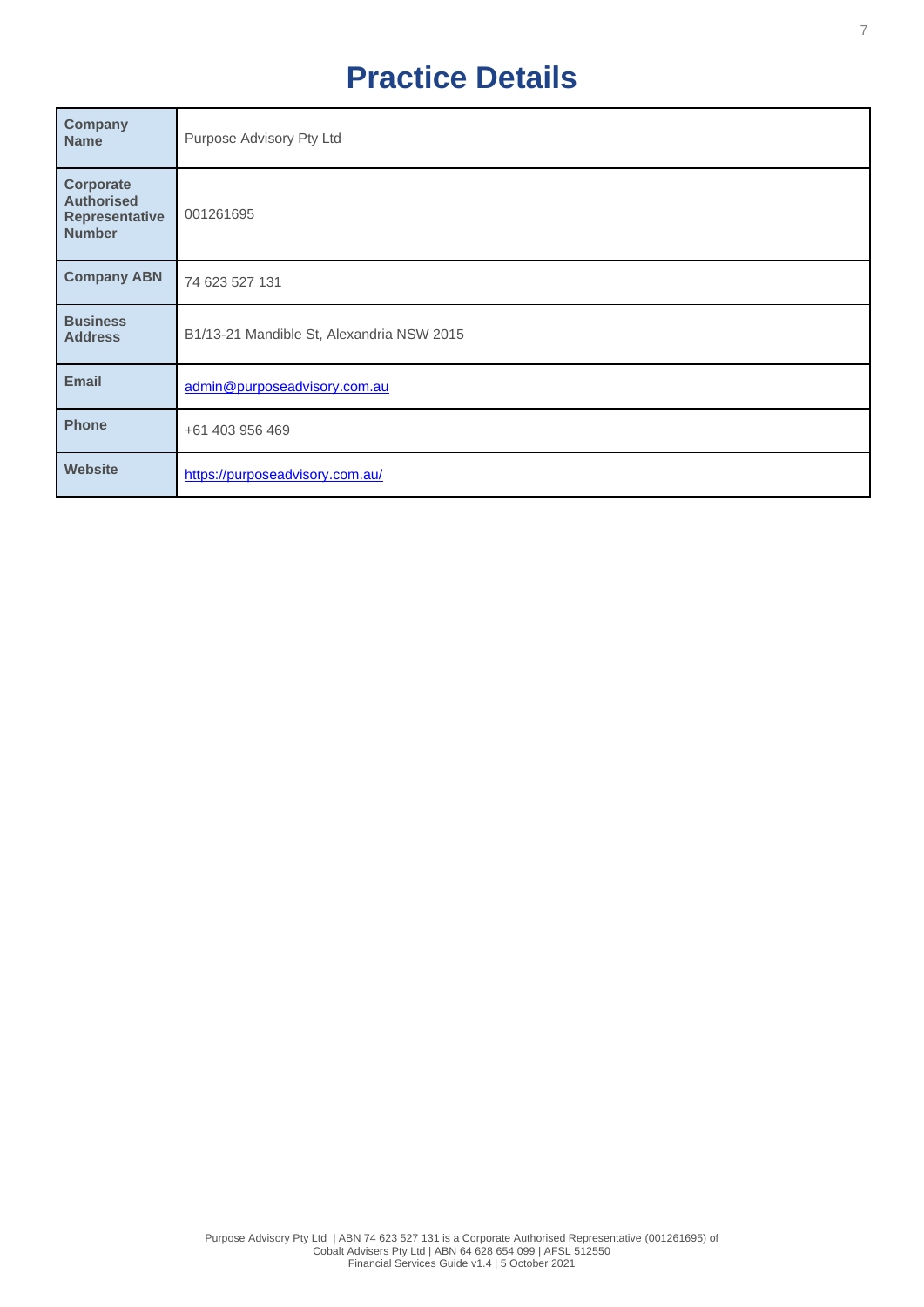## **ADVISER PROFILES**

| <b>Adviser Name</b>                                                                                            | <b>Tristan Scifo</b>                                                                                                                                                                                                                                                                                                                                                                                                                                                                                                                                                               | <b>Harry Goldberg</b>                                                                                                                                                                                                                                                                                                                                                                                                                                                                                                                                                        | <b>Werner Jansen</b>                                                                                                                                                                                                                                                                                                                                                                                                                                                                                                                                                                                                               |
|----------------------------------------------------------------------------------------------------------------|------------------------------------------------------------------------------------------------------------------------------------------------------------------------------------------------------------------------------------------------------------------------------------------------------------------------------------------------------------------------------------------------------------------------------------------------------------------------------------------------------------------------------------------------------------------------------------|------------------------------------------------------------------------------------------------------------------------------------------------------------------------------------------------------------------------------------------------------------------------------------------------------------------------------------------------------------------------------------------------------------------------------------------------------------------------------------------------------------------------------------------------------------------------------|------------------------------------------------------------------------------------------------------------------------------------------------------------------------------------------------------------------------------------------------------------------------------------------------------------------------------------------------------------------------------------------------------------------------------------------------------------------------------------------------------------------------------------------------------------------------------------------------------------------------------------|
| <b>Photo</b>                                                                                                   |                                                                                                                                                                                                                                                                                                                                                                                                                                                                                                                                                                                    |                                                                                                                                                                                                                                                                                                                                                                                                                                                                                                                                                                              |                                                                                                                                                                                                                                                                                                                                                                                                                                                                                                                                                                                                                                    |
| <b>Authorised</b><br><b>Representative</b><br><b>Number</b>                                                    | 458340                                                                                                                                                                                                                                                                                                                                                                                                                                                                                                                                                                             | 1240622                                                                                                                                                                                                                                                                                                                                                                                                                                                                                                                                                                      | 1257043                                                                                                                                                                                                                                                                                                                                                                                                                                                                                                                                                                                                                            |
| <b>Email</b>                                                                                                   | tristan@purposeadvisory.com.au                                                                                                                                                                                                                                                                                                                                                                                                                                                                                                                                                     | harry@purposeadvisory.com.au                                                                                                                                                                                                                                                                                                                                                                                                                                                                                                                                                 | werner@purposeadvisory.com.au                                                                                                                                                                                                                                                                                                                                                                                                                                                                                                                                                                                                      |
| <b>Phone</b>                                                                                                   | +61 403 956 469                                                                                                                                                                                                                                                                                                                                                                                                                                                                                                                                                                    | +61 431 291 411                                                                                                                                                                                                                                                                                                                                                                                                                                                                                                                                                              | +61 413 120 419                                                                                                                                                                                                                                                                                                                                                                                                                                                                                                                                                                                                                    |
| We are<br>authorised to<br>provide you<br>with advice &<br>financial<br>services in the<br>following<br>areas: | Basic and non-basic<br>deposit products<br>Deposit products other<br>$\bullet$<br>than basic deposit<br>products;<br>Government Debentures,<br><b>Stocks or Bonds</b><br>Life products including;<br>Investment life<br>$\circ$<br>insurance products<br>Life risk insurance<br>$\circ$<br>products such as term<br>life, TPD, trauma and<br>income protection<br>Interests in managed<br>investment schemes<br>including Investor directed<br>portfolio services.<br>Securities<br>Superannuation - all<br>products including Self<br>Managed Superannuation<br>Funds and (RSA's) | Basic and non-basic<br>deposit products<br>Deposit products other<br>than basic deposit<br>products;<br>Government Debentures,<br><b>Stocks or Bonds</b><br>Life products including;<br>Investment life<br>$\circ$<br>insurance products<br>Life risk insurance<br>$\circ$<br>products such as term<br>life, TPD, trauma and<br>income protection<br>Interests in managed<br>investment schemes<br>including Investor directed<br>portfolio services.<br><b>Securities</b><br>Superannuation - all<br>products including Self<br>Managed Superannuation<br>Funds and (RSA's) | Basic and non-basic<br>deposit products<br>Deposit products other<br>than basic deposit<br>products;<br>Government Debentures,<br><b>Stocks or Bonds</b><br>Life products including;<br>Investment life<br>$\circ$<br>insurance products<br>Life risk insurance<br>$\circ$<br>products such as term<br>life, TPD, trauma and<br>income protection<br>Interests in managed<br>$\bullet$<br>investment schemes<br>including Investor directed<br>portfolio services.<br>Securities and margin<br>$\bullet$<br>lending<br>Superannuation - all<br>$\bullet$<br>products including Self<br>Managed Superannuation<br>Funds and (RSA's) |
|                                                                                                                | I am NOT authorised by Cobalt<br>Advisers to provide advice or<br>services in the following areas:<br>None                                                                                                                                                                                                                                                                                                                                                                                                                                                                         | I am NOT authorised by Cobalt<br>Advisers to provide advice or<br>services in the following areas:<br>None                                                                                                                                                                                                                                                                                                                                                                                                                                                                   | I am NOT authorised by Cobalt<br>Advisers to provide advice or<br>services in the following areas:<br>None                                                                                                                                                                                                                                                                                                                                                                                                                                                                                                                         |